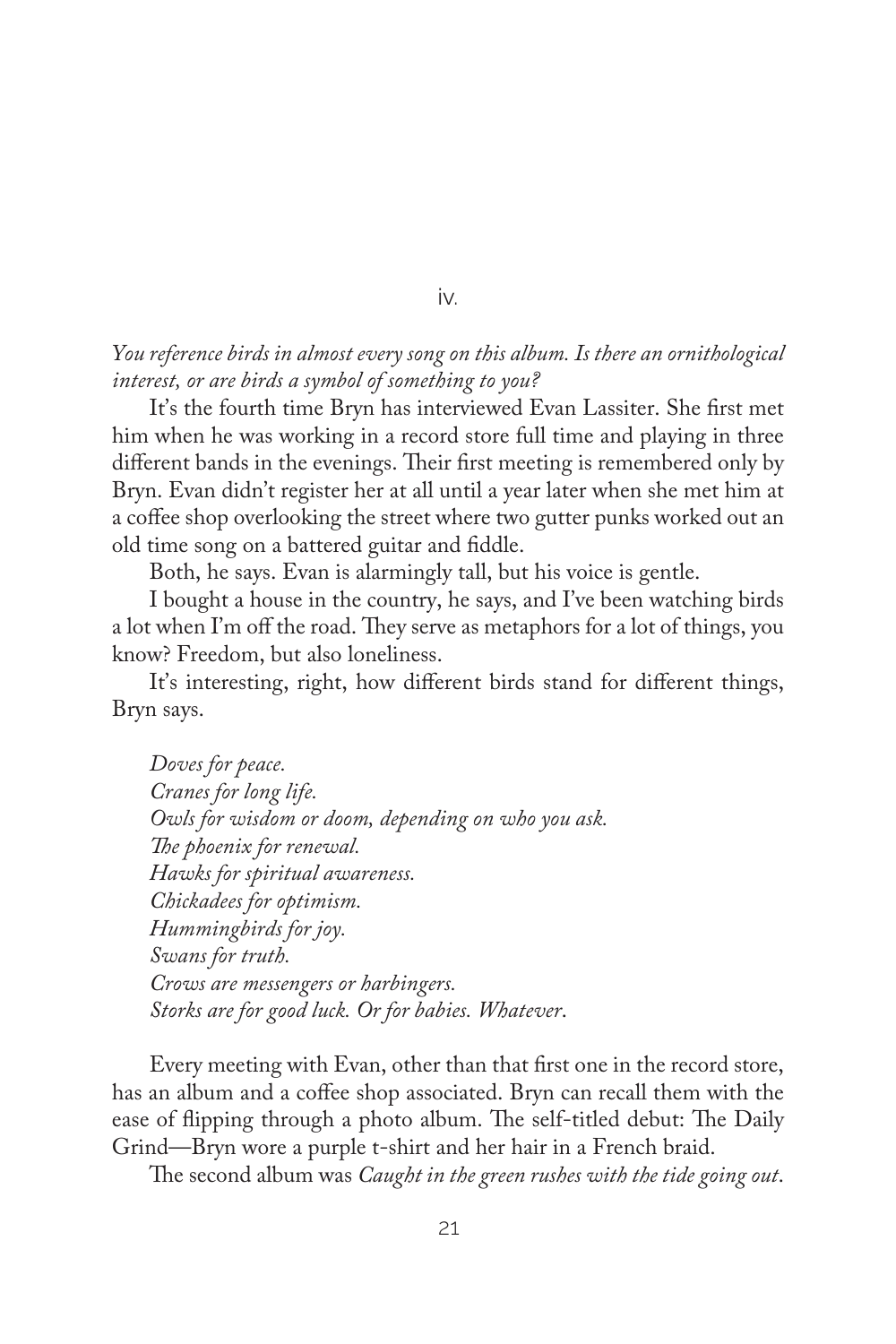Dark Night of the Soul Coffee. Bryn wore denim trousers and red heels. Evan said, you look really well. Which was not the same as *you look really good*, and Bryn wondered about the diference for days.

The third album was *A Thousand Miles from Everywhere*. Evan was on tour with his band and they were all crowded around a narrow table at Iggy's when Bryn arrived. She was wearing a black jersey dress, one of her go-to outfts when she didn't want to betray anything with her clothes. The boys in the band were a jumble of black jeans, worn t-shirts and unwashed hair. Bryn felt her heart leap with both panic and familiarity. Evan rose to hug her. She put her arms around his waist and felt his hip bones through his clothes.

This album is *Early Frost*, its cover pearl gray. A row of pigeons on a telephone wire stretch across empty sky.

Bryn is in a striped grey shirt and a pair of skinny black jeans. Safe.

Evan looks even thinner, even taller. Gauntness suits him. His eyes are dark pools above his sharpened cheekbones. He's sipping pale, creamy coffee from a soup-bowl sized mug. They're at Black Magic, which is frequented by tourists and business people rather than the hipsters and artists they both know.

What did you give up to follow this dream? Bryn asks. As in, *what has music taken from you? What have you sacrifced at its alter?* She knows Evan was divorced, years ago. She knows he lived in a van for a while. He's been in at least a dozen bands, maybe a couple dozen. More than one band broke up over drugs. More than one former band member is dead.

His eyes are clear blue. Searching. He turns toward the window, rests his chin on his elbow. He crosses his long legs, says, nothing. I can't think of anything. This is the only thing I wanted.

He looks at her, and she recognizes the look. He trusts her. In the moment they're friends. She's familiar to him.

I was unemployed for a while, and not playing many shows, he says. I used to sit in my house all day and play music. I remember thinking that I could just keep doing that, just playing music by myself. Except eventually you run out of food and you have to make some money so you can eat. So if you want to keep eating, you've got to play for other people sometimes.

Bryn feels like she could stay there, listening. She wonders what else he'd trust her with. But she has what she needs, their time is up. There's no stopwatch, no sand dial. It's just a feeling. A sort of stop-while-you'reahead feeling. She drains her coffee and stands up. Makes pleasantries. *It's*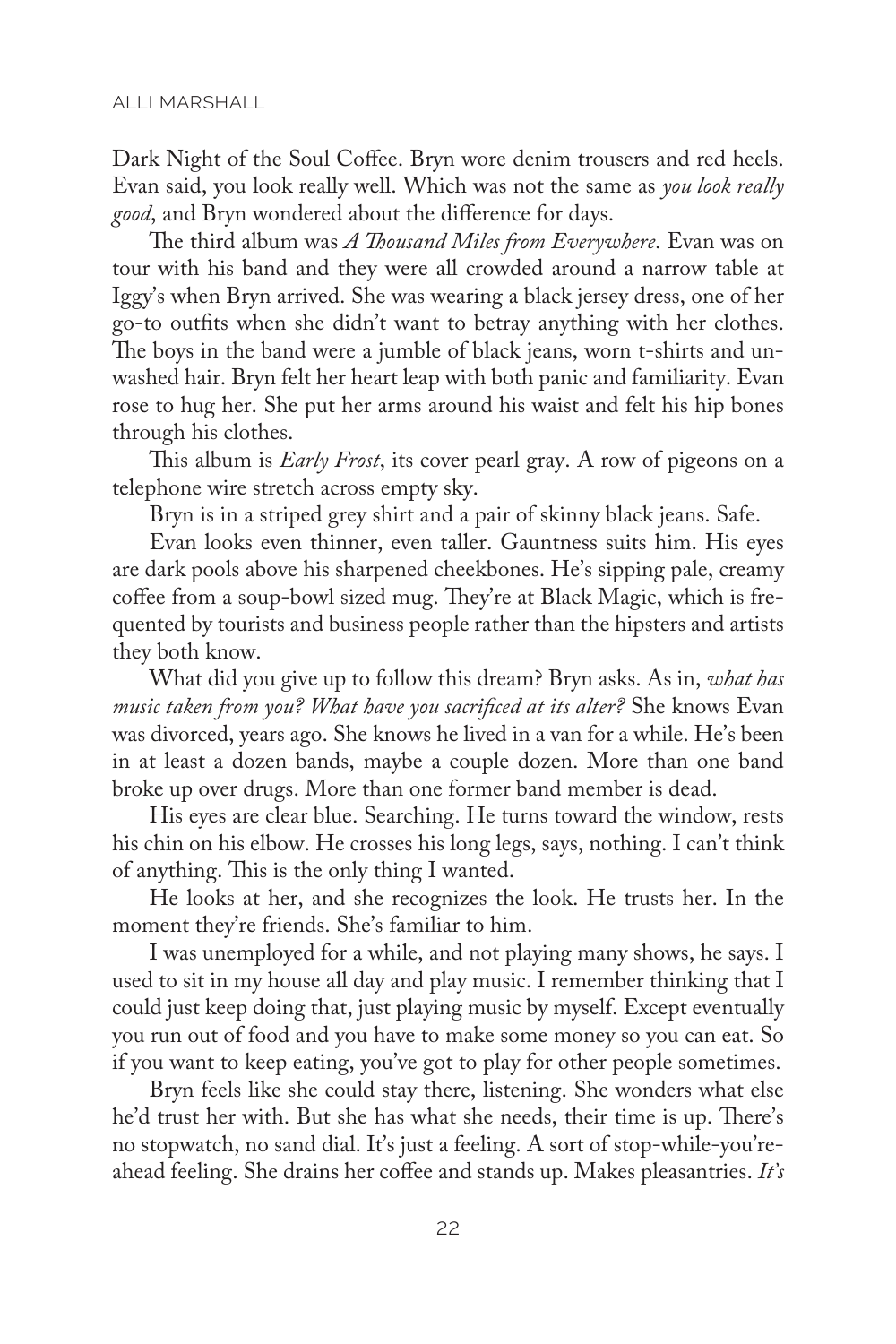*always good to see you. Good to catch up. Hope to see you soon.*

By the way, Evan looks up from his mug. You're looking well, Bryn. Tanks, she says.

## O

It's a nervous tick, smoothing her hair behind her ears. Bryn can't recall a time when she didn't do it. All through elementary school, middle school, high school and college she wore her long hair parted down the middle (sometimes with bangs, sometimes not). It always curled in a loose C shape toward her face on both sides as a result of being constantly wrapped behind her ears.

Once she started her frst real writing job, Bryn cut her hair. First in a bob and later in a pixie. The short styles broke her of the habit of tucking her hair, and later, when she grew it back to shoulder-length, she could go days on end without a C curl.

But the tick came back, one of her tells, when she's anxious, worried or excited. There were other nervous habits, but Bryn taught herself to hide them.

Problem vs. solution

- Shakings hands: fold hands in lap.
- Looking like a dork: Carry a compact mirror and check teeth for food particles and eyes for smudged mascara.
- Feeling like a dork: Keep apparel simple. Black jeans, plain t-shirt under blazer or streamlined leather jacked. Black jersey dress with kneehigh boots. No suiting, no khakis, nothing too trendy or tight or short.
- Being a dork: Be prepared. Have good questions. Don't joke too much, but be friendly. Don't talk too much, but be interested. And, again, be prepared. That cannot be over-emphasized.

## $\odot$

All summer, while the temperatures soar, hornets nest in the hollows of the steel guardrail that lines the pedestrian walkway on the bridge. Even at high traffic their metallic hum sounds a warning, like that of a live wire just waiting to strike, snakelike and vicious.

Now, on the last day of summer, heavy clouds bring early dusk and